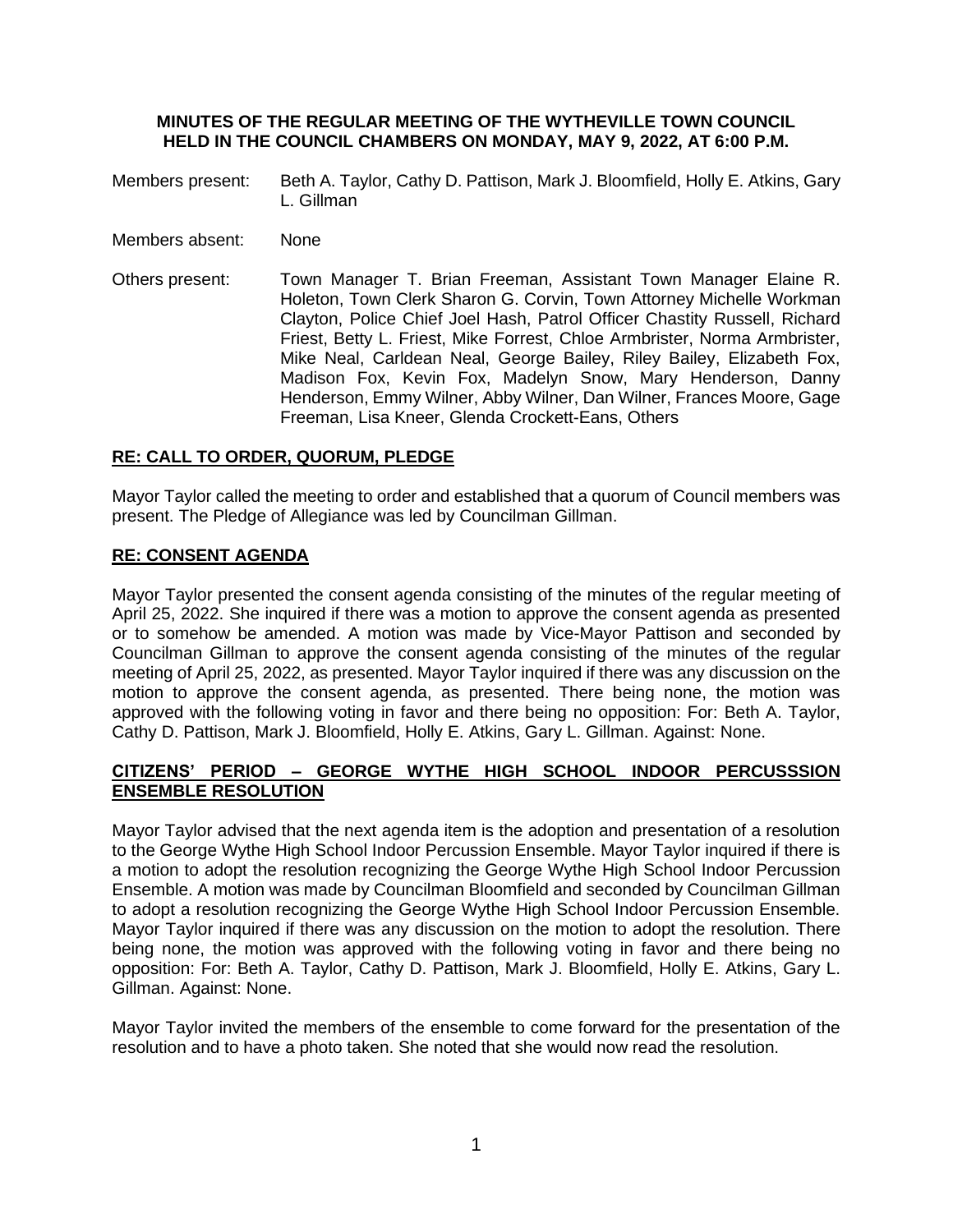#### **RESOLUTION**

**WHEREAS,** this year, George Wythe High School restarted the Indoor Percussion Ensemble, which consists of marching band drums and sideline percussion instruments; and,

**WHEREAS,** the Indoor Percussion Ensemble placed first in every competition entered this year with their upbeat show called "CLAP!;" and,

**WHEREAS,** in March, the Indoor Percussion Ensemble competed in the State competition and was named the 2022 Percussion Scholastic A Class Champions at the CIPA (Connecting Individuals through Performing Arts) finals held in Johnson City, Tennessee; and,

**WHEREAS,** the Indoor Percussion Ensemble brought great recognition to George Wythe High School and the Town of Wytheville by earning this Scholastic A Class Championship; and,

**WHEREAS,** the George Wythe High School Indoor Percussion Ensemble members, Band Director Dan Wilner and Percussion Instructor Gage Freeman reflected great credit upon George Wythe High School and the Town of Wytheville by their exceptional display of musical ability and sportsmanship.

**NOW, THEREFORE, BE IT RESOLVED** that the Town Council of the Town of Wytheville, Virginia, officially commends the George Wythe High School Indoor Percussion Ensemble, Band Director Wilner, Percussion Instructor Freeman and other high school officials for the outstanding accomplishment of the Indoor Percussion Ensemble.

**BE IT FURTHER RESOLVED** that copies of this resolution be presented to the George Wythe High School Indoor Percussion Ensemble, Band Director Wilner, Percussion Instructor Freeman, school officials and the news media.

Mayor Taylor congratulated the ensemble on their resolution. She thanked them for attending the meeting, and she proceeded with the agenda.

#### **CITIZENS' PERIOD**

Mayor Taylor advised that the next agenda item is Citizens' Period. She noted that there are several citizens attending the meeting who stated on the sign in sheet that they wished to address the Council during Citizens' Period.

Mr. Mike Forrest was recognized, and he stated that he resides at 630 Withers Road in Wytheville. He noted that he has three items that he would like to request from the Council. Mr. Forrest stated that during the COVID-19 Pandemic, the Town of Wytheville's Council meetings were held live online, and he would like to request the Council begin doing this again because he does not get to attend all of the meetings, and he would love to see the meetings posted online. He remarked that he is not sure if this is possible, however, he would like for the Council to consider the idea. Mr. Forrest requested that a monthly financial statement be posted on the Town of Wytheville website so that all Town citizens have access to it. He noted that he assumes the Council receives a packet each month with this information in it, therefore, he would request all Town citizens have access to this information via the Town's website. Mr. Forrest stated that his third request concerns the special meeting held on May 4, 2022, involving the tax rates. He inquired of the Town Council as to what their position is on this. Mr. Forrest commented that most citizens have received their reassessments, and in his case, his reassessment has increased 45 percent. He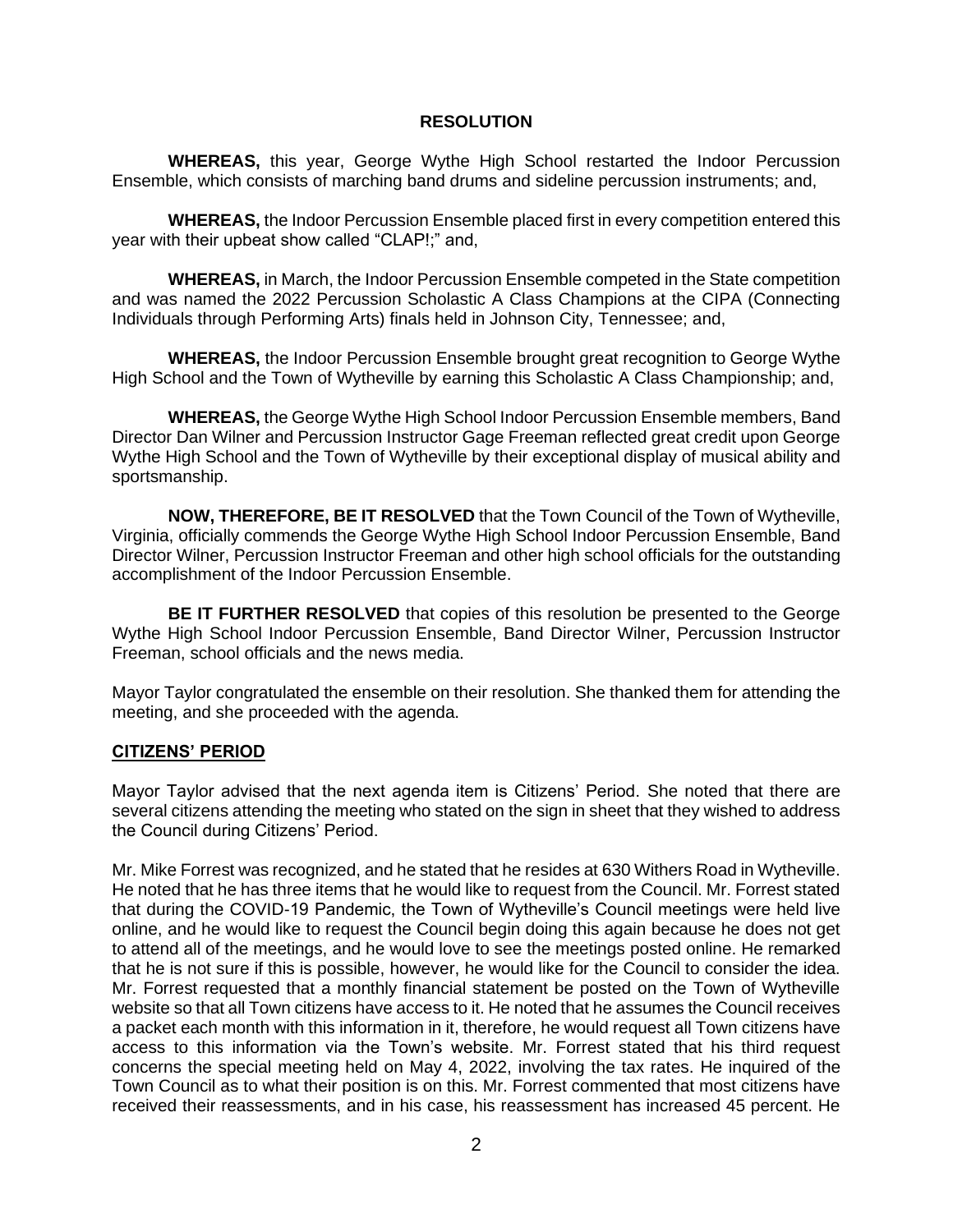noted that in his neighborhood, the increases have varied from 14-65 percent. Mr. Forrest inquired of the Council if they would consider a net zero rate where citizens will not see 30-50 percent increases in Town taxes. He continued to express his concerns regarding the reassessments. Mayor Taylor stated that she would comment regarding the virtual meetings, and she noted that during the Facebook live streaming, Town staff reviewed the comments, who was viewing the meetings, etc., and the feedback was that most of the comments, etc. came from individuals who were not citizens of the Town. She stated that at that time, it was the consensus of the Council not to continue streaming live, however, the Council will have further discussion at another meeting to see if this is something that the Council would like to do in the future. Mr. Forrest commented that he would request that Town citizens not be penalized because non-citizens are commenting. He noted that the comments could be turned off. Discussion continued regarding the issue. Town Manager Freeman commented that the reason for the special called meeting and there being such short notice was because Town staff received the reassessment information last week, and, obviously, when Town staff saw the numbers, it was a shock. He noted that the State Code requires a certain number of days to announce public hearings following a reassessment, and as Town staff read the requirements, it was to be a 30 day notice, however, it was actually a 14 day notice. He continued to explain the process for the notice, and noted if the reassessments are going to go up even one percent of what was collected the previous year, an advertisement must be published for citizens. Mr. Forrest thanked the Council for allowing him to speak. Mayor Taylor thanked Mr. Forrest for his comments.

Mr. Mike Neal was recognized and stated that he resides at 455 Century Court in Wytheville. He noted that he lives next door to a group home. Mr. Neal commented that he has contacted the police three times due to the group home located in his neighborhood. He explained that one time was due to a breaking and entering of his home, and, last week, it was due to an assault of his wife. Mr. Neal advised that he is attending the meeting to make sure that the Town Council is aware of the problem, and he wanted to ask the Council for some help. He inquired of the Council as to who regulates these types of homes or deals with them. Mr. Neal commented that it is his understanding that this group home is only temporarily closed. He noted that there are two other group homes like this located in Wytheville. He stated that there is another located in his neighborhood, but he is not sure where the third home is located. Mr. Neal advised that he has a police report if anyone would like to look at it. Mayor Taylor stated that she would like to review it, and noted that she would share the report with the other members of the Town Council. Town Manager Freeman stated that one of the items he is requesting from the Town is the name of the regulatory agency, which is something that Town staff will get for Mr. Neal. Discussion continued regarding the group homes. Mayor Taylor stated that the Council is aware of the neighborhood's concerns, and Town staff will research this more. She noted that in the past, local jurisdictions do not have control over these homes. Town Manager Freeman stated that Town staff will request the CAD reports from the E-911 Center regarding the calls to the group homes. Mr. Neal advised that he submitted a Freedom of Information Act (FOIA) request to the Police Department. He noted that he has the FOIA request that he submitted to the Wytheville Fire and Rescue Department, and he is still waiting for the request from the Wytheville Police Department. Town Manager Freeman stated that it should not be an issue in getting the information. He advised that the State Code protects these homes, and the Town has no legal authority through land use, zoning, etc. to regulate them. Mr. Neal inquired of Town Manager Freeman if the Town can regulate the homes through their business license. Town Manager Freeman stated that the Town has to treat the homes as a single-family residence. Mr. Neal commented that it is not a singlefamily residence, but, rather, a business. Town Manager Freeman stated that he understands Mr. Neal's argument, however, the homes have statutory protection that prohibits the Town from restricting them. He continued to explain the State regulations and that the Town has no authority to regulate them. Discussion ensued regarding the type of care the patients receive in the homes.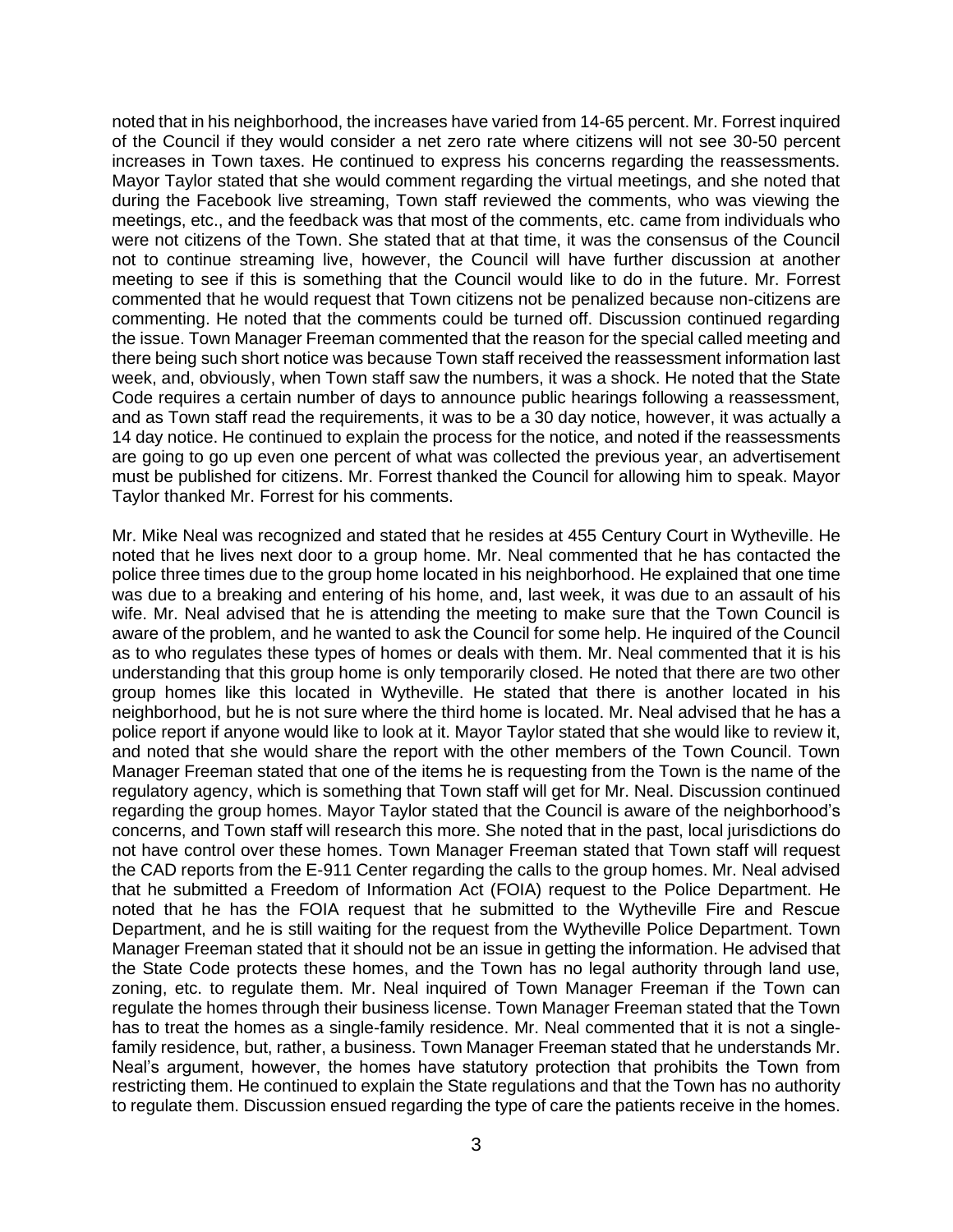Mayor Taylor stated that the Town will continue to research the company to try to find some answers, and if Mr. Neal finds answers, she asked that he please contact the Town. Mr. Neal expressed his thanks to the Wytheville Police Department for always being responsive to his calls, etc. Mr. Neal thanked the Council for allowing him to speak. Mayor Taylor thanked Mr. Neal for his comments.

Mr. Danny Henderson was recognized and stated that he resides at 405 Century Court in Wytheville with his wife Mary Henderson. He noted that the only problem he has with the group home is that when he and his wife purchased their home 18 months ago, there was an incident with one of the patients, and then another incident where he called the police. Mr. Henderson explained that he is a retired State Police Officer, and fortunately, he knows how to handle patients like this, however, there are small children and lots of women who walk in the neighborhood who would not be able to handle the particular patient that he and Mr. Neal have encountered. He noted that he also wants to point out that people are allowed to carry firearms now, and he is afraid that someone is going to hurt this person, or he is going to hurt them. He continued to express his concerns regarding the group home and the safety concerns involved. Mayor Taylor thanked Mr. Henderson for his comments.

Ms. Lisa Kneer was recognized and stated that she resides at 875 West Spiller Street in Wytheville. She stated that she has a lot of health issues, and she enjoys walking her dogs to relieve some of her pain, etc. Ms. Kneer commented that she does a lot of walking in Withers Park and Elizabeth Brown Memorial Park because they are safe places to walk. She noted that she would like to bring it to the Council's attention that there is not one sign in either park stating that a person must keep their dog on a leash. Ms. Kneer remarked that this is a tourist town, therefore, tourists do not know that they are required to have their dog on a leash. She noted that she encountered a man from Maryland in the park the other day, and she asked him to put his dog on a leash, however, he refused to do so. She stated that she called the Police Department, but they were on another call and could not respond, and she gave up and left. Ms. Kneer continued to express her concerns regarding dogs not being on a leash throughout town. She inquired if the Town Council could please have signs installed throughout the town, at least in the parks, letting everyone know, especially out of town guests, that there is a leash law in the Town of Wytheville. Ms. Kneer thanked the Council for allowing her to speak. Mayor Taylor thanked Ms. Kneer for her comments.

Mayor Taylor inquired if there were others who wished to address the Council during Citizens' Period. There being none, she proceeded with the agenda.

# **RE: STAFF REPORT**

The Staff Report was entered into the record as follows:

- A. Due to the timing of the real property reassessments and its potential budgetary implications, it is necessary to revise the previously proposed 2022-23 Fiscal Year Budget Calendar as follows:
	- **Monday, May 23, 2022**
		- o First reading of the budget
	- **Monday, June 13, 2022**
		- o Second reading of the budget
		- o Tax reassessment and tax rate public hearing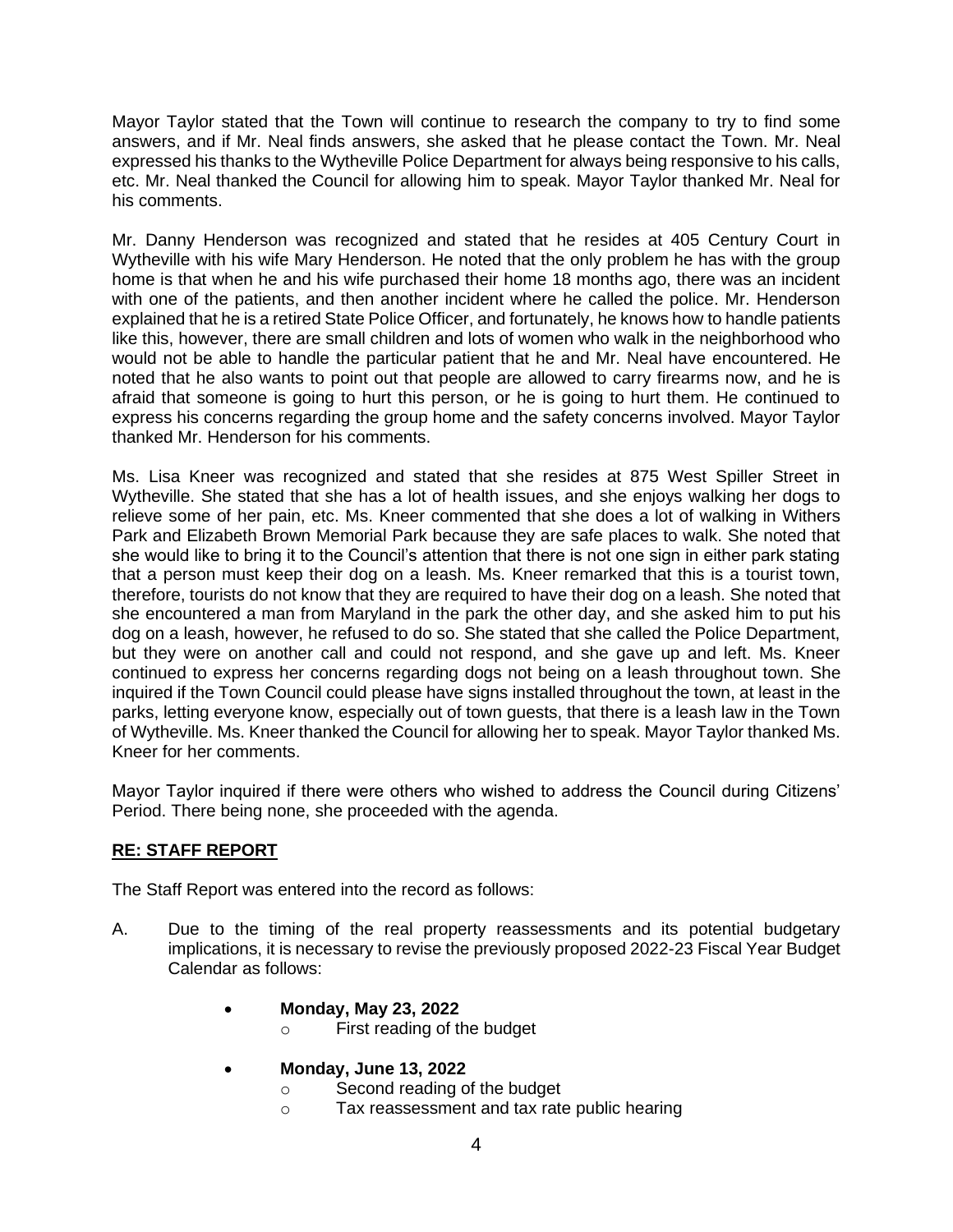o Regular Fiscal Year 2022-23 Budget public hearing

## • **Monday, June 27, 2022**

o Final reading of the budget and adoption

The annual budget represents the Town's financial plan for the upcoming year and provides for the vast array of quality services and initiatives the community demands. These include, but are not limited to, the operation and maintenance of community infrastructure and assets, community development programs, parks and recreation opportunities, engineering and planning, historic preservation, tourism support services and our region leading public safety programs, which include 24/7 police, fire and emergency medical service operations. Our staff is sincere in its convictions that it is our duty to provide the community with efficient, cost-effective service delivery, and we encourage your input as the budget development process moves forward.



C. The Commonwealth Transportation Board (CTB) will conduct a public meeting in our area to give citizens the opportunity to provide comments on projects and programs to be included in the Fiscal Year 2023-2028 Six-Year Improvement Program (FY 2023-2028 SYIP), including highway, rail and public transportation initiatives. These projects and programs represent important improvements to address safety, congestion and preservation of Virginia's transportation network. The public meeting for citizens in our region will start at 4:00 p.m., on Wednesday, May 11, 2022, at the Southwest Virginia Higher Education Center in Abingdon. Formal public comments on projects proposed to be included in the draft will be accepted at the meeting. Written comments may also be submitted during the meeting, or they may be mailed or e-mailed afterwards and will be accepted until Monday, May 23, 2022.

If you cannot attend the meeting, you may send your comments to, Infrastructure Investment Director at 1401 East Broad Street, Richmond, Virginia 23219 or email them to [Six-YearProgram@vdot.virginia.gov.](mailto:Six-YearProgram@vdot.virginia.gov) For transit and public transportation, you may send your comments to [DRPTPR@drpt.virginia.gov,](mailto:DRPTPR@drpt.virginia.gov) Public Information Office, Virginia Department of Rail and Public Transportation, 600 East Main Street, Suite 2102, Richmond, Virginia 23219. Comments on the Draft SYIP and candidate projects will be accepted until Monday, May 23, 2022. For more information regarding the meeting, please visit the the following website: [http://www.ctb.virginia.gov/planning/springmeetings2022/default.asp.](http://www.ctb.virginia.gov/planning/springmeetings2022/default.asp)